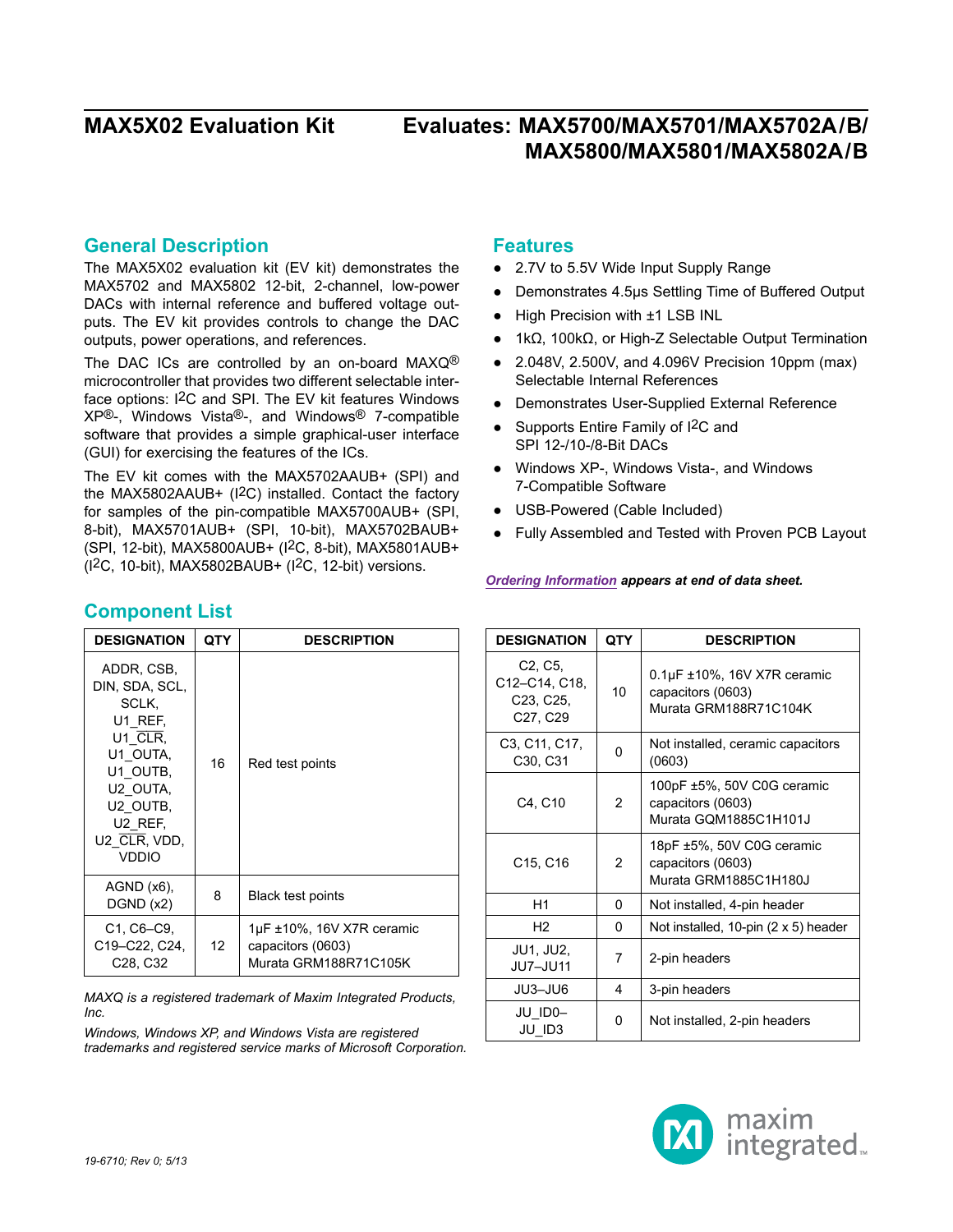| <b>DESIGNATION</b> | QTY | <b>DESCRIPTION</b>                                                 |  |
|--------------------|-----|--------------------------------------------------------------------|--|
| $\overline{1}$     |     | Ferrite bead (0603)<br>TDK MMZ1608R301A                            |  |
| R1, R2             | 2   | $4.7k\Omega \pm 5\%$ resistors (0603)                              |  |
| R3, R15, R16       | 3   | $1MΩ ±5%$ resistors (0603)                                         |  |
| R4-R6              | 3   | 1.5k $\Omega$ ±5% resistors (0603)                                 |  |
| R8                 | 1   | 100Ω ±5% resistor (0603)                                           |  |
| R9                 | 1   | 10k $\Omega$ ±5% resistor (0603)                                   |  |
| U1                 |     | 12-bit 2-channel DAC (10 µMAX <sup>®</sup> )<br>Maxim MAX5802AAUB+ |  |
| U2                 |     | 12-bit 2-channel DAC (10 µMAX)<br>Maxim MAX5702AAUB+               |  |
| UЗ                 |     | 2.5 voltage reference (8 SO)<br>Maxim MAX6071BAUT25+               |  |

## **Component List (continued)**

| <b>DESIGNATION</b> | QTY            | <b>DESCRIPTION</b>                                    |
|--------------------|----------------|-------------------------------------------------------|
| U4. U6             | $\overline{2}$ | Level translators $(10 \mu MAX)$<br>Maxim MAX1840EUB+ |
| U5                 | ŋ              | ESD protector<br>Not Installed (6 SOT23)              |
| U7                 | 1              | 3.3V LDO (5 SC70)<br>Maxim MAX8511EXK33+              |
| U8                 |                | Microcontroller (64 LQFP)<br>Maxim MAXQ622G-0000+     |
| USB1               | 1              | Mini-USA type-B right-angle<br>PC-mount receptacle    |
| Υ1                 | 1              | 12MHz crystal (HCM49)                                 |
|                    | 1              | USB high-speed A-to-B cables, 6ft                     |
|                    | 11             | Shunts                                                |
|                    | 1              | PCB: MAX5X02 EVKIT                                    |

## **Component Suppliers**

| <b>SUPPLIER</b> | <b>PHONE</b> | <b>WEBSITE</b>         |
|-----------------|--------------|------------------------|
| Murata Americas | 800-241-6574 | www.murataamericas.com |
| TDK Corp.       | 847-803-6100 | www.component.tdk.com  |

*Note: Indicate that you are using the MAX5X02 when contacting these suppliers.*

## **MAX5X02 EV Kit Files**

| <b>FILES</b>        | <b>DESCRIPTION</b>                         |
|---------------------|--------------------------------------------|
| INSTALL EXE         | Installs the EV kit files on your computer |
| MAX5X02Vxx.EXE      | Application program                        |
| USBConverterDLL.DLL | Application library                        |
| UNINSTALL EXE       | Uninstalls the EV kit software             |

*µMAX is a registered trademark of Maxim Integrated Products, Inc.*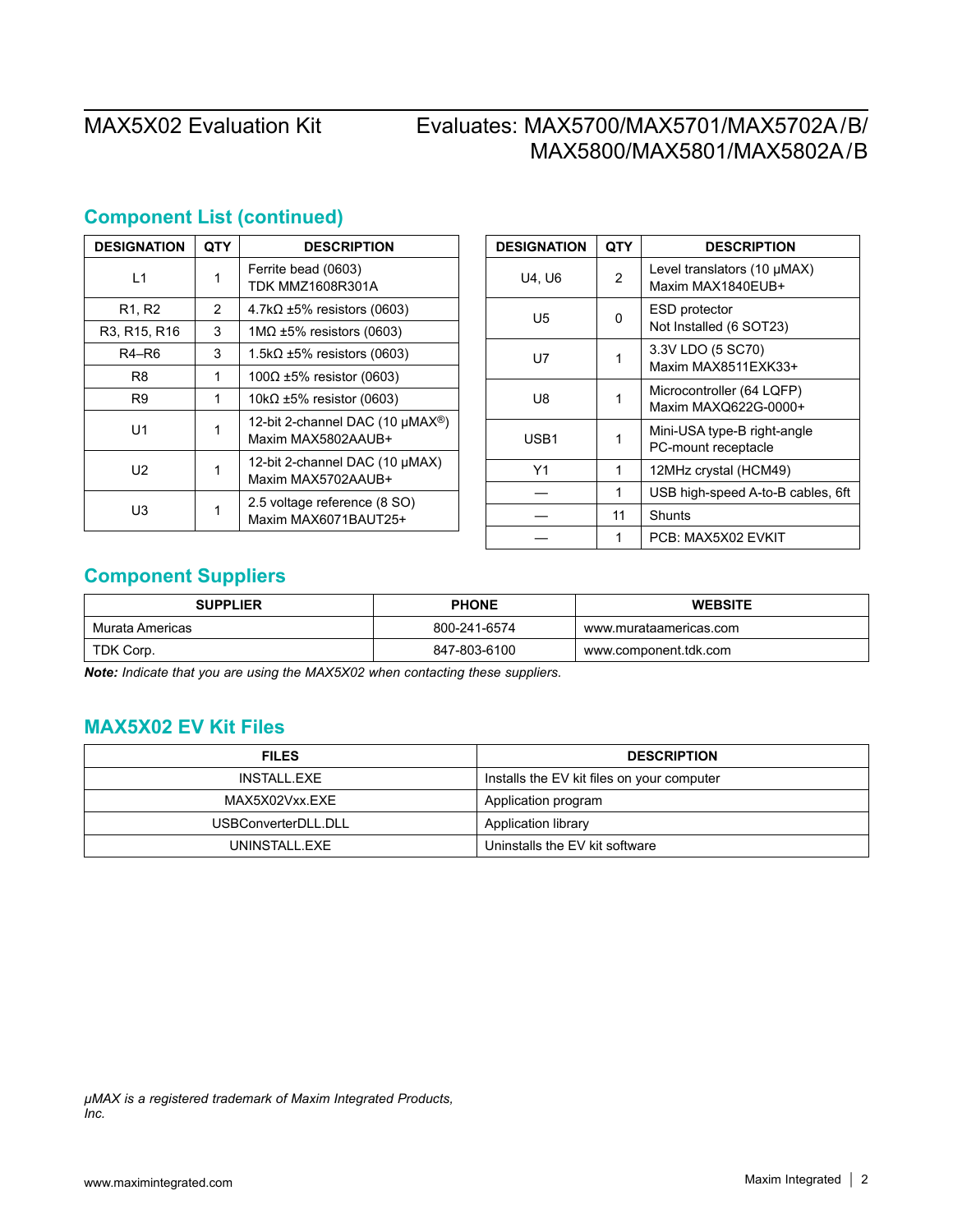## **Quick Start**

### **Required Equipment**

- MAX5X02 EV kit (USB cable included)
- Windows XP, Windows Vista, or Windows 7 PC with a spare USB port
- Two digital voltmeters (DVMs)

**Note:** In the following sections, software-related items are identified by bolding. Text in **bold** refers to items directly from the EV kit software. Text in **bold and underlined**  refers to items from the Windows operating system.

#### **Procedure**

The EV kit is fully assembled and tested. Follow the steps below to verify board operation:

- 1) Verify that jumpers JU1–JU11 are in their default position, as shown in Table 1.
- 2) Connect the positive terminal of DVM #1 to U2 OUTA and connect the negative terminal to nearest the AGND test point.
- 3) Connect the positive terminal of DVM #2 to U1\_OUTA and connect the negative terminal to the nearest AGND test point.
- 4) Visit **<www.maximintegrated.com/evkitsoftware>** to download the latest version of the EV kit software,

MAX5X02GUISetupVxx.ZIP. Save the EV kit software to a temporary folder and uncompress the ZIP file.

- 5) Install the EV kit software on your computer by running the INSTALL.EXE program inside the temporary folder. The program files are copied to your PC and icons are created in the Windows **Start | Programs** menu.
- 6) Connect the USB cable from the PC to the EV kit board; the USB driver is installed automatically.
- 7) Start the EV kit software by opening its icon in the **Start | Programs** menu. The EV kit software main window appears, as shown in Figure 1.
- 8) Within the **DACs** tab in the **Data** edit box, enter **0xFFF** and select the command **Write CODE and LOAD reg A** within the same row. Press the **Execute**  button on the right.
- 9) Verify that DVM #1 measures 2.500V.
- 10) Select the **I2C** radio button in the **Interface** group box and the GUI automatically detects the I<sup>2</sup>C address. See Figure 2.
- 11) Move jumper JU4 to the 1-2 position.
- 12) Press the **Execute** button on the same row again.
- 13) Verify that DVM #2 measures 2.500V.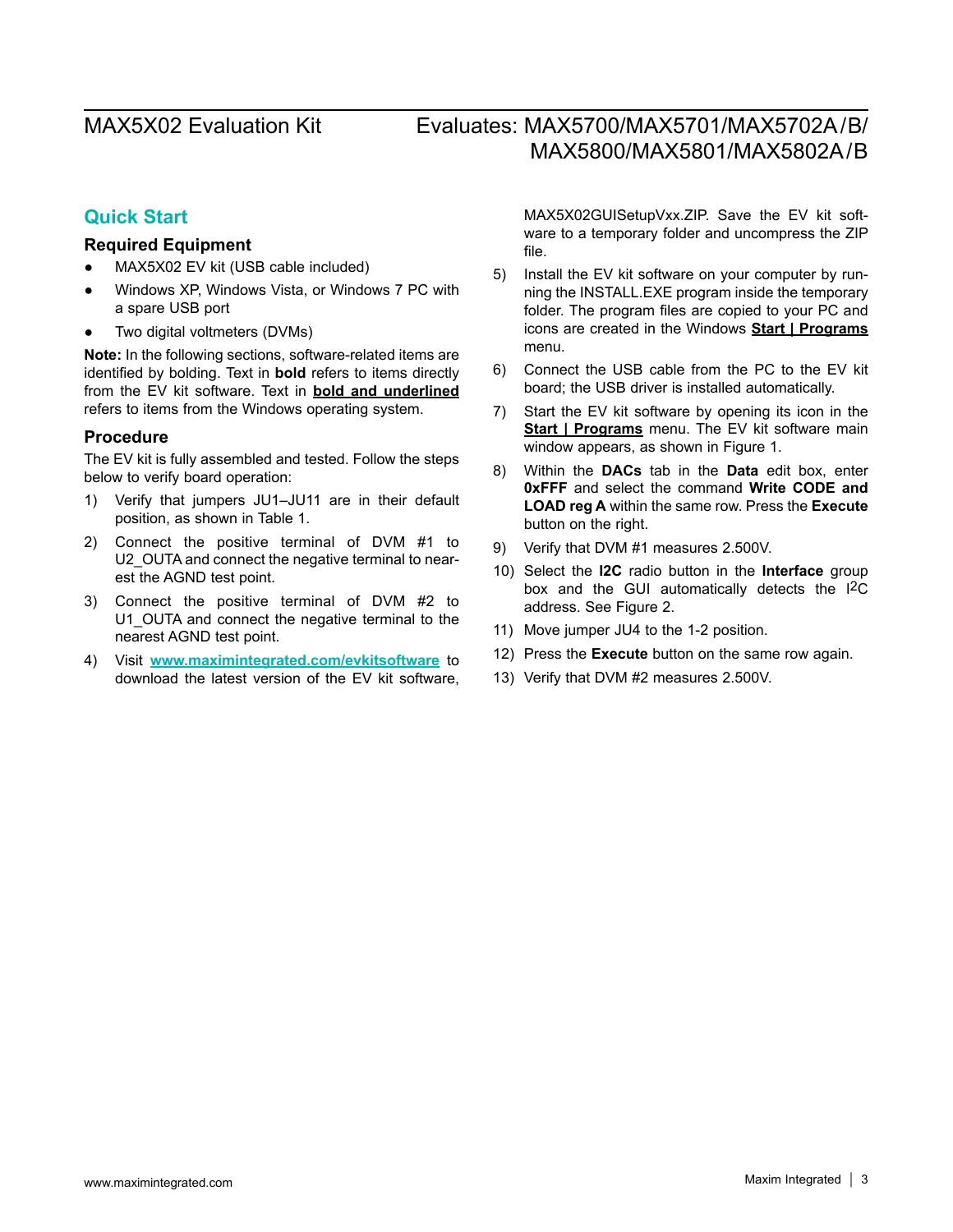| File Options Help                                                                   | $\Box$ D $\Box$<br>M MAX5X02 EVALUAUTION KIT                                                                                                                                                                                                                                                                                                                                                                                                                                        |
|-------------------------------------------------------------------------------------|-------------------------------------------------------------------------------------------------------------------------------------------------------------------------------------------------------------------------------------------------------------------------------------------------------------------------------------------------------------------------------------------------------------------------------------------------------------------------------------|
| Part Selection<br>$C$ 12-bit<br>$C$ 10-bit<br>$C.8-bit$                             | Interface <sup>-</sup><br>M integrated <sub>™</sub><br>$\vert \mathbf{v} \vert$<br>$C$ I2C<br>$C$ SPI                                                                                                                                                                                                                                                                                                                                                                               |
| $\boxed{\text{DACs}}$ Controls                                                      |                                                                                                                                                                                                                                                                                                                                                                                                                                                                                     |
| DAC Commands<br>Data<br>0x000<br>0x000<br>0x000<br>0x000<br>0x000<br>0x000<br>0x000 | Execute All<br><b>Script Status</b><br>Command<br>Incomplete<br>Execute<br>Write CODE reg A<br>$\blacktriangledown$<br>Incomplete<br>Execute<br>Write CODE reg A<br>▼<br>Incomplete<br>Execute<br>Write CODE reg A<br>$\blacktriangledown$<br>Incomplete<br>Execute<br>Write CODE reg A<br>$\blacktriangledown$<br>Incomplete<br>Execute<br>Write CODE reg A<br>$\blacktriangledown$<br>Incomplete<br>Execute<br>Write CODE reg A<br>▼<br>Incomplete<br>Execute<br>Write CODE reg A |
| 0x000                                                                               | Incomplete<br>Execute<br>Write CODE reg A<br>$\blacktriangledown$                                                                                                                                                                                                                                                                                                                                                                                                                   |
|                                                                                     | Reset Script<br>Asynchronous Controls<br><b>CLR Asserted</b><br>Data Logging<br>Save To File<br>Load From File                                                                                                                                                                                                                                                                                                                                                                      |
| Hardware: Connected                                                                 | Board Index 0<br>Number of Boards Connected: 1                                                                                                                                                                                                                                                                                                                                                                                                                                      |

*Figure 1. MAX5X02 EV Kit Software Main Window (SPI)*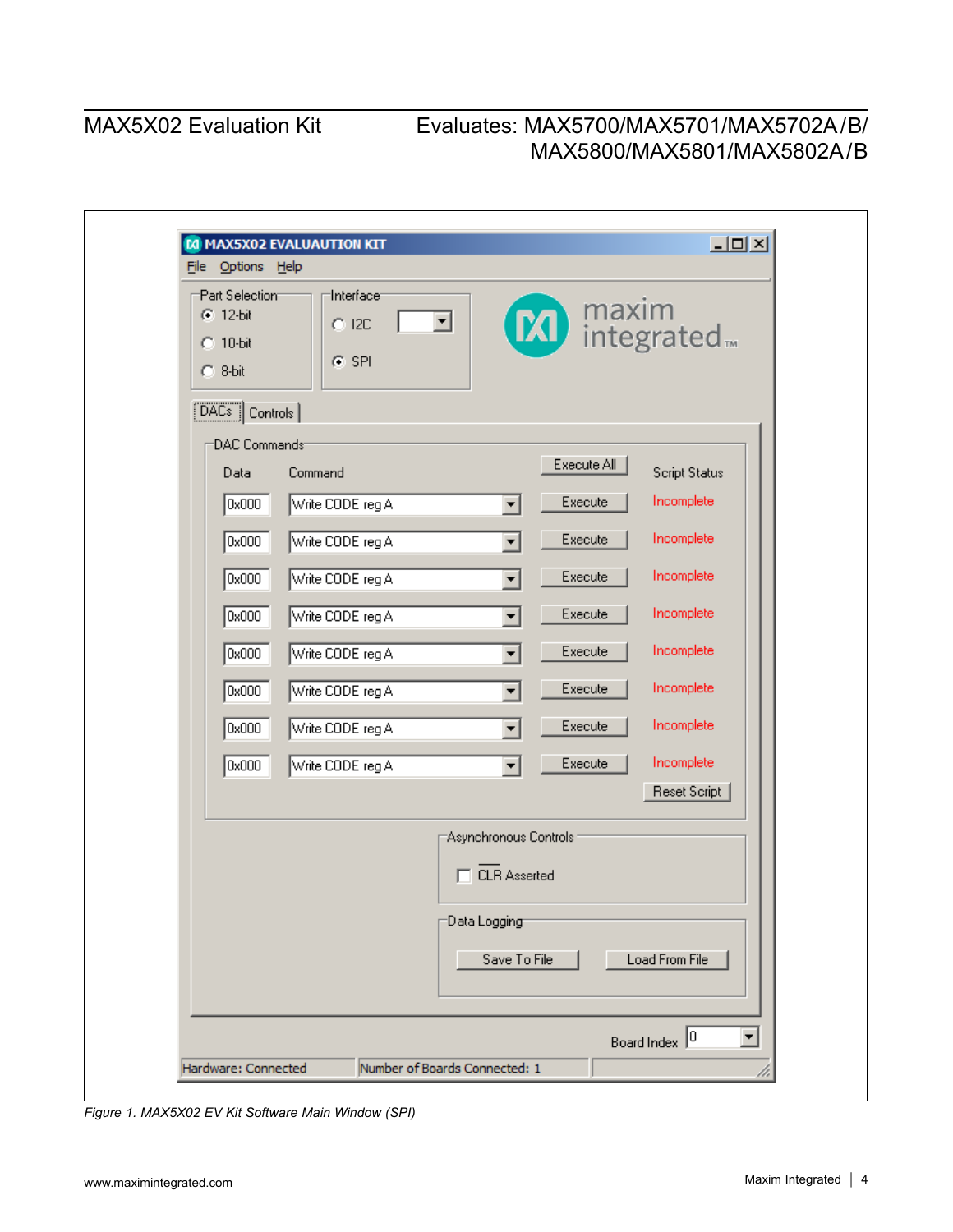|                                                                                | M MAX5X02 EVALUAUTION KIT                                                                    | $\Box$ lal $\times$                   |
|--------------------------------------------------------------------------------|----------------------------------------------------------------------------------------------|---------------------------------------|
| File Options Help<br>Part Selection<br>$C = 12-bit$<br>$C$ 10-bit<br>$C.8-bit$ | Interface <sup>-</sup><br><b>20</b> integrated.<br>$0x18$ $\boxed{ }$<br>$C$ [2C]<br>$C$ SPI |                                       |
| DACs<br>Controls                                                               |                                                                                              |                                       |
| DAC Commands                                                                   |                                                                                              |                                       |
| Data                                                                           | Execute All<br>Command                                                                       | <b>Script Status</b>                  |
| 0x000                                                                          | Execute<br>Write CODE reg A<br>$\blacktriangledown$                                          | Incomplete                            |
| 0x000                                                                          | Write CODE reg A<br>Execute<br>$\blacktriangledown$                                          | Incomplete                            |
| 0x000                                                                          | Write CODE reg A<br>Execute<br>$\blacktriangledown$                                          | Incomplete                            |
| 0x000                                                                          | Execute<br>Write CODE reg A<br>$\blacktriangledown$                                          | Incomplete                            |
| 0x000                                                                          | Execute<br>Write CODE reg A<br>$\blacktriangledown$                                          | Incomplete                            |
| 0x000                                                                          | Execute<br>Write CODE reg A<br>$\blacktriangledown$                                          | Incomplete                            |
| 0x000                                                                          | Execute<br>Write CODE reg A<br>$\overline{\phantom{a}}$                                      | Incomplete                            |
| 0x000                                                                          | Execute<br>Write CODE reg A<br>$\blacktriangledown$                                          | Incomplete                            |
|                                                                                |                                                                                              | Reset Script                          |
| DAC Outputs                                                                    | Asynchronous Controls:                                                                       |                                       |
|                                                                                | CODE<br>Voltage<br>□ CLR Asserted                                                            |                                       |
| DAC A                                                                          | 0x????<br>2.227V                                                                             |                                       |
| DAC B                                                                          | 0x???? ?.???V<br>Data Logging                                                                |                                       |
|                                                                                | Read Back<br>Save To File                                                                    | Load From File                        |
|                                                                                |                                                                                              | Board Index 0<br>$\blacktriangledown$ |
| Hardware: Connected                                                            | Number of Boards Connected: 1<br><b>REV ID: 011</b>                                          |                                       |

*Figure 2. MAX5X02 EV Kit Software Main Window (I2C)*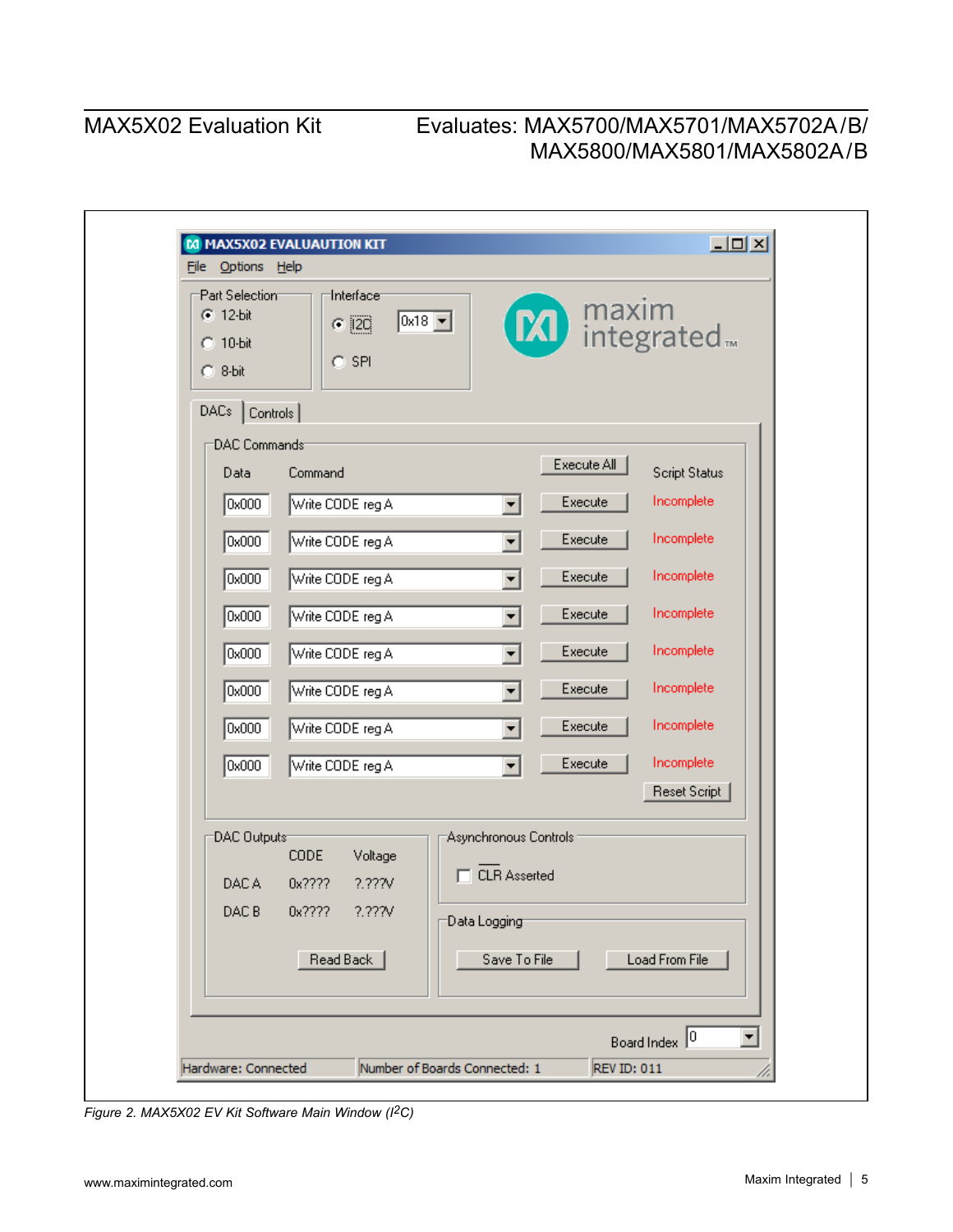### **Detailed Description of Software**

The MAX5X02 EV kit software can evaluate all I<sup>2</sup>C and SPI interface family of devices. In addition to the interfaces, the software allows 12-/10-/8-bit DAC part selection. The main software window has two tabs, **DACs** and **Controls**. Within the **DACs** tab, the user can send a sequence of write commands to the two DACs, assert CLR, and load and save the write sequence. The **Controls** tab (Figure 3) allows the user to change the power, configuration, and reference.

#### **Part Selection**

On the upper left corner is a **Part Selection** group box. The user must select the appropriate radio button that corresponds to the installed Maxim IC DAC resolution (number of bits).

#### **Interface**

The **Interface** group box allows the user to toggle between I2C and SPI DAC parts. By default, the software is configured to communicate using the SPI interface first. Once the **I2C** radio button selection is made, the software automatically detects the correct I2C address from the drop-down list and the user is allowed to communicate using the I2C interface. See Table 2 for a list of the I2C addresses.

#### **DAC Commands**

Enter the desired **Data** on the left and choose the appropriate **Command** from the drop-down list. Pressing the **Execute** button writes to the CODE and/or DAC registers and the **Script Status** changes from **Incomplete** to **Complete**. Refer to the MAX5700/MAX5701/MAX5702 and MAX5800/MAX5801/MAX5802 IC data sheets for a list of possible commands. If a sequence of commands need to be performed, adjust all **Data** edit boxes and **Commands** drop-down lists accordingly, and press the **Execute All** button. To reset the **Script Status** to **Incomplete**, press the **Reset Script** button.

#### **Data Logging**

Using the **Save To File** button, the sequence of the commands can be saved into a text file. To recall the sequence, press the **Load From File** button and select the appropriate text file.

### **DAC Outputs (I2C Only)**

Press the **Read Back** button and the CODE and voltages of the DACs are displayed within the **DAC Outputs** group box.

### **Asynchronous CLR**

A checked **CLR** checkbox drives the CLR pin of the MAX5702 or MAX5802 low, which allows the changes to the CODE register to change the DAC outputs. Unchecking the **CLR Asserted** checkbox drives the CLR pin of the MAX5702 or MAX5802 high. To change the DAC outputs, the user must write to the CODE registers, and then write to the DAC registers.

#### **Power**

The power command is selectable for individual DACs. When a DAC is selected, the channel is active. Other options include powering down with 1kΩ termination to GND, 100kΩ termination to GND, and high impedance. Once the appropriate selection is made, press the **Execute** button. A **Read Back** button is available for the I2C interface.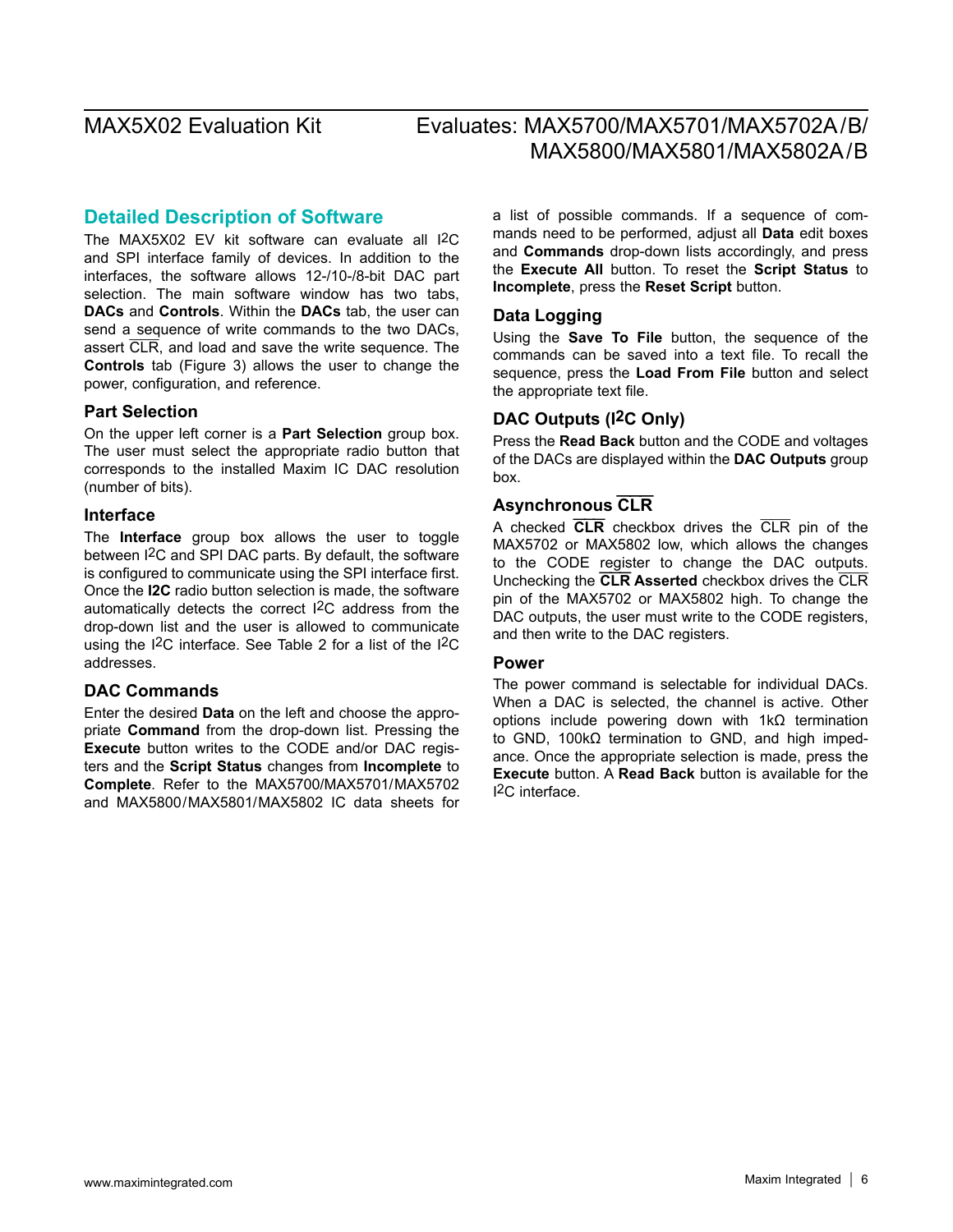| M MAX5X02 EVALUAUTION KIT<br>File Options Help               |                                                                     |         | $\Box$ D $\times$                     |
|--------------------------------------------------------------|---------------------------------------------------------------------|---------|---------------------------------------|
| Part Selection<br>$G$ 12-bit<br>$C$ 10-bit<br>$C$ 8-bit      | Interface <sup>-</sup><br>$\vert \cdot \vert$<br>$C$ I2C<br>$C$ SPI |         | <b>M</b> integrated.                  |
| DACs <b>Controls</b>                                         |                                                                     |         |                                       |
| <b>Power</b><br>$G$ DAC                                      | DAC Selection<br>$\nabla$ DACA                                      |         |                                       |
| C 1k ohms<br>C 100k ohms                                     | $\nabla$ DAC B                                                      |         | Execute                               |
| $C$ Hi-Z                                                     | $\nabla$ All DACs                                                   |         |                                       |
| Configuation                                                 | DAC Selection                                                       |         |                                       |
| □ LDAC Enabled                                               | $\nabla$ DACA<br>$\nabla$ DAC B                                     |         | Execute                               |
|                                                              | $\nabla$ All DACs                                                   |         |                                       |
| Reference <sup>-</sup><br>$2.500$ V<br>$G$ REF<br>$C$ 2.500V | :Power:<br>$C$ OFF                                                  | Execute | SW Reset                              |
| $C$ 2.048V                                                   | C Always ON                                                         |         | SW Clear                              |
| $C$ 4.096V                                                   |                                                                     |         |                                       |
|                                                              |                                                                     |         | Board Index 0<br>$\blacktriangledown$ |
| Hardware: Connected                                          | Number of Boards Connected: 1                                       |         |                                       |

*Figure 3. MAX5X02 EV Kit Software Main Window (SPI Controls Tab)*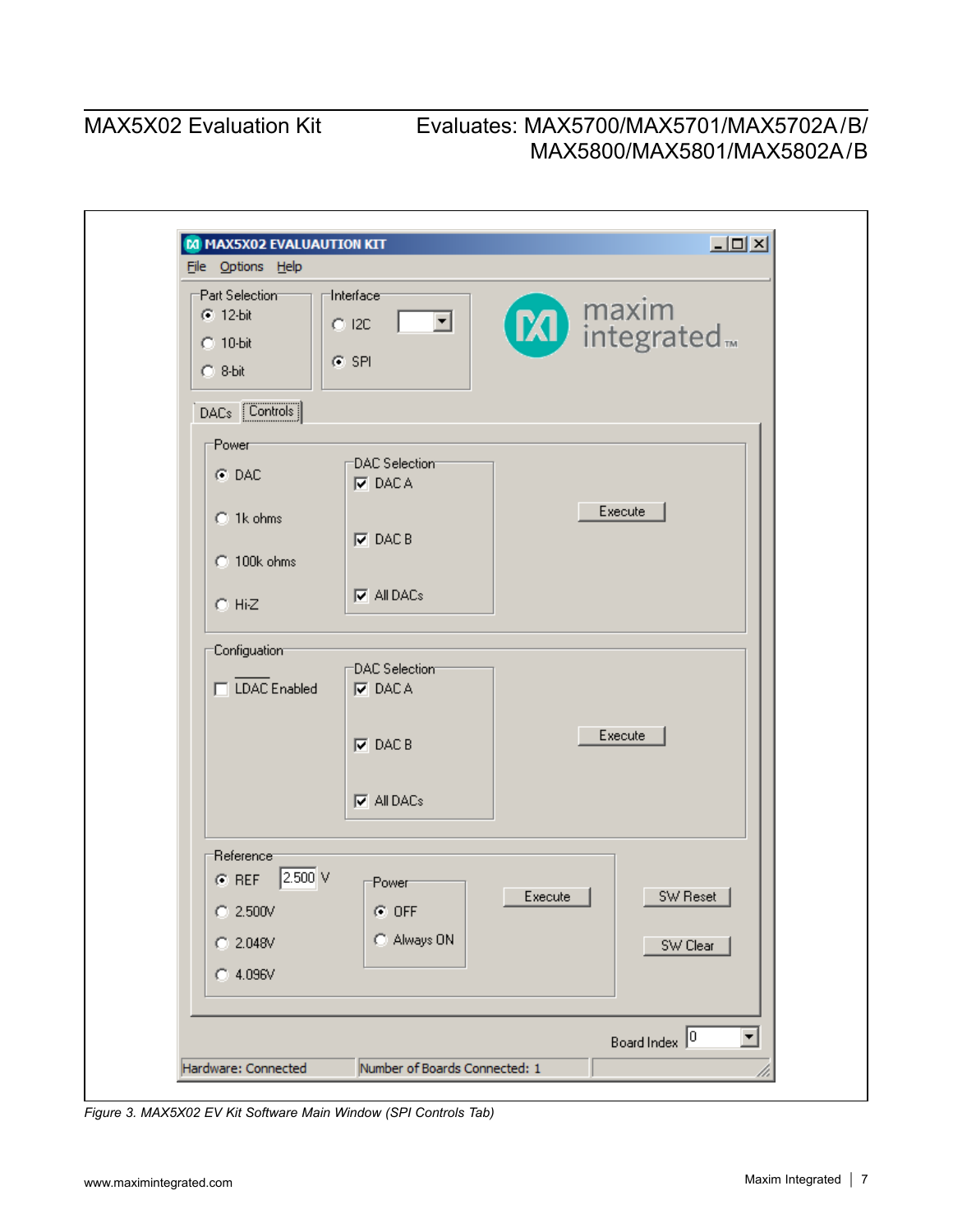| M MAX5X02 EVALUAUTION KIT<br>File Options Help        |                                                                    |           | $\Box$ D $\times$    |                      |
|-------------------------------------------------------|--------------------------------------------------------------------|-----------|----------------------|----------------------|
| Part Selection<br>$C$ 12-bit<br>C 10-bit<br>$C.8-bit$ | Interface <sup>-</sup><br>$0x18$ $\boxed{}$<br>$C$ [20]<br>$C$ SPI |           | <b>M</b> integrated. |                      |
| DACs Controls                                         |                                                                    |           |                      |                      |
| <b>Power</b>                                          |                                                                    |           |                      |                      |
| $G$ DAC                                               | DAC Selection<br>$\nabla$ DACA                                     |           |                      |                      |
| C 1k ohms                                             | $\nabla$ DAC B                                                     |           | Execute              |                      |
| C 100k ohms                                           |                                                                    |           | Read Back            |                      |
| $C$ Hi-Z                                              | $\nabla$ All DACs                                                  |           |                      |                      |
| Configuation                                          |                                                                    |           |                      |                      |
| □ LDAC Enabled                                        | DAC Selection<br>$\nabla$ DACA                                     |           |                      |                      |
|                                                       | $\nabla$ DAC B                                                     |           | Execute              |                      |
|                                                       | $\nabla$ All DACs                                                  |           |                      |                      |
| Reference <sup>-</sup>                                |                                                                    |           |                      |                      |
| 2.500 V<br>$G$ REF                                    | :Power                                                             |           |                      |                      |
| $C$ 2.500V                                            | $G$ OFF                                                            | Execute   | SW Reset             |                      |
| $C$ 2.048V                                            | C Always ON                                                        | Read Back | SW Clear             |                      |
| $C$ 4.096V                                            |                                                                    |           |                      |                      |
|                                                       |                                                                    |           | Board Index 0        | $\blacktriangledown$ |
| Hardware: Connected                                   | Number of Boards Connected: 1                                      |           | <b>REV ID: 011</b>   |                      |

*Figure 4. MAX5X02 EV Kit Software Main Window (I2C Controls Tab)*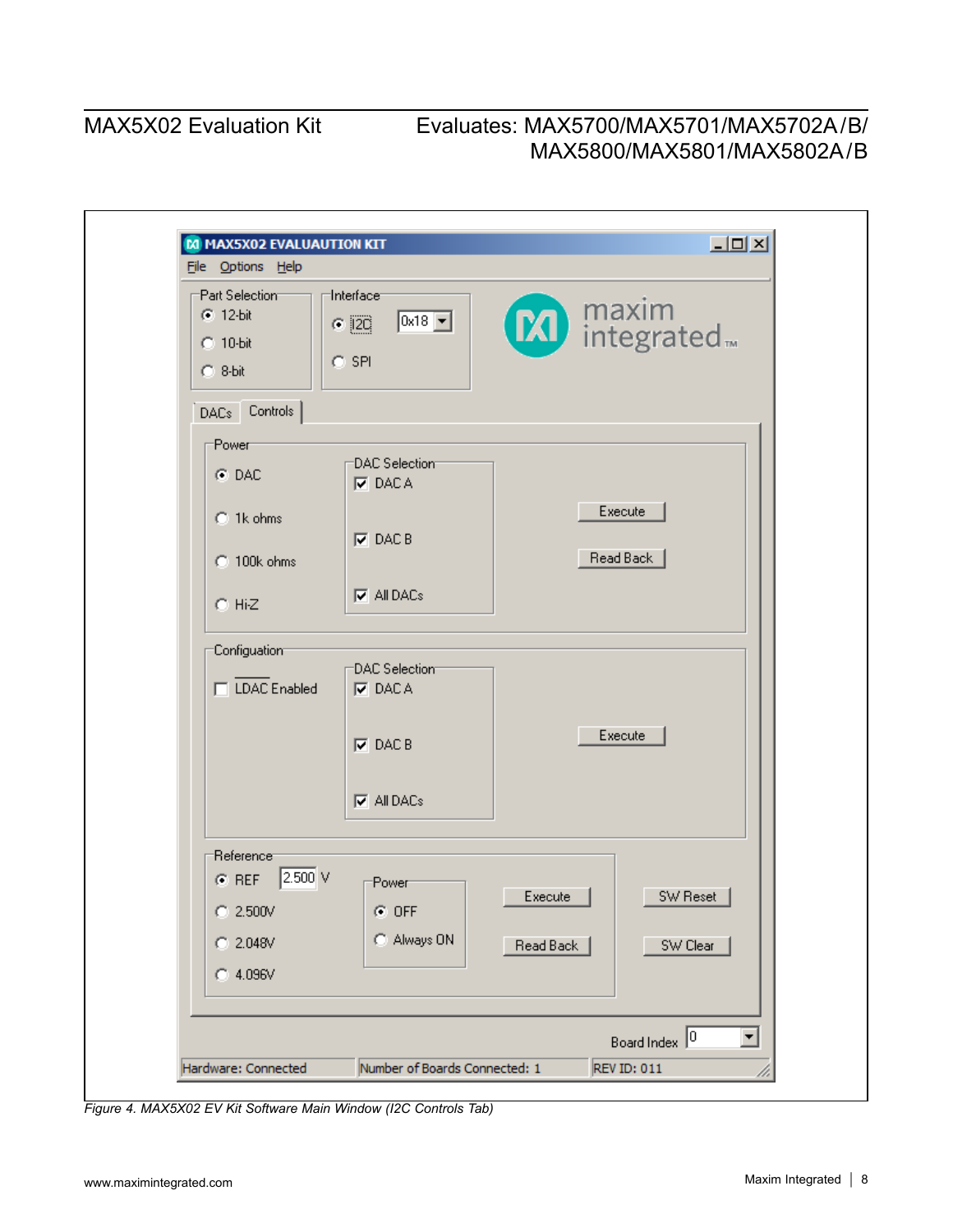### **Configuration LDAC**

The **LDAC Enabled** checkbox is selectable for individual DACs. When the DAC is selected, the channel allows the user to change the DAC's output by writing to the CODE register. Once the appropriate selection is made, press the **Execute** button.

#### **Reference**

The reference default configuration is set to 2.5V using the on-board voltage-reference IC (U3). A new reference voltage can be entered into the **REF** edit box, but the user must apply the same voltage at the board for proper operation. Other reference options include 2.048V, 2.500V, and 4.096V through software commands. Make sure the VDD supply is greater or equal to the voltage reference selected for proper operation. Once the appropriate selection is made, press the **Execute** button. A **Read Back** button is available for the I2C interface.

#### **SW Reset**

Press the **SW Reset** button to reset all CODE, DAC, and configuration registers to their default settings.

### **SW Clear**

Press the **SW Clear** button to return all CODE and DAC registers to their default values, and the registers are cleared.

#### **Multiple EV Kits**

The software can communicate to multiple MAX5X02 EV kits connected to the USB ports of the PC. The status bar at the bottom of the GUI shows the number of boards that are connected. If all boards connected to the PC are not connected to the GUI, click the **Options | Connect** menu item and the status bar should be updated. Use the **Board Index** drop-down list to select the appropriate EV kit for communications.

### **Detailed Description of Hardware**

The MAX5X02 EV kit provides a proven layout for the MAX5702 and the MAX5802. An on-board MAXQ622 microcontroller and jumpers to disconnect the on-board microcontroller are included on the EV kit.

| <b>JUMPER</b>   | <b>SHUNT POSITION</b> | <b>DESCRIPTION</b>                                                                                       |
|-----------------|-----------------------|----------------------------------------------------------------------------------------------------------|
| JU1             | Installed*            | Connects the SDA signal of the on-board microcontroller to the SDA pin of IC U1.                         |
|                 | Not installed         | Disconnects the SDA signal of the on-board microcontroller to the SDA pin of IC U1.                      |
|                 | Installed*            | Connects SCL signal of in-board microcontroller to the SCL pin of IC U1.                                 |
| JU2             | Not installed         | Disconnects the SCL signal of the on-board microcontroller to the SCL pin of IC U1.                      |
|                 | $1 - 2^*$             | Connects the ADDR pin of IC U1 to VDDIO to determine the I <sup>2</sup> C address (see Table 2).         |
| JU3             | $2 - 3$               | Connects the ADDR pin of IC U1 to DGND to determine the I <sup>2</sup> C address (see Table 2).          |
|                 | Not installed         | ADDR pin of IC U1 is not connected to determine the I <sup>2</sup> C address (see Table 2).              |
|                 | $1 - 2$               | Connects on-board voltage reference IC (U3) to the REF pin of IC U1.                                     |
| JU4             | $2 - 3*$              | Connects on-board voltage reference IC (U3) to the REF pin of IC U2.                                     |
|                 | Not installed         | User-supplied REF. The user must apply a voltage reference at the U1_REF and/or U2_REF<br>test point(s). |
|                 | $1 - 2^*$             | Connects the VDDIO pins of IC U1 and U2 to the on-board 3.3V supply.                                     |
| JU <sub>5</sub> | $2 - 3$               | Connects the VDDIO pins of IC U1 and U2 to the on-board 5V USB supply.                                   |
|                 | Not installed         | User-supplied VDDIO. The user must apply a voltage between 1.8V to 5.5V at the VDDIO test point.         |
|                 | $1 - 2^*$             | Connects the VDD pins of IC U1 and U2 to the on-board 3.3V supply                                        |
| JU6             | $2 - 3$               | Connects the VDD pins of IC U1 and U2 to the on-board 5V USB supply.                                     |
|                 | Not installed         | User-supplied VDD. The user must apply a voltage between 2.7V to 5.5V at the VDD test point.             |
|                 | Installed*            | Connects the DIN signal of the on-board microcontroller to the DIN pin of IC U2.                         |
| JU7             | Not installed         | Disconnects the DIN signal of the on-board microcontroller to the DIN pin of IC U2.                      |

### **Table 1. EV Kit Jumper Settings**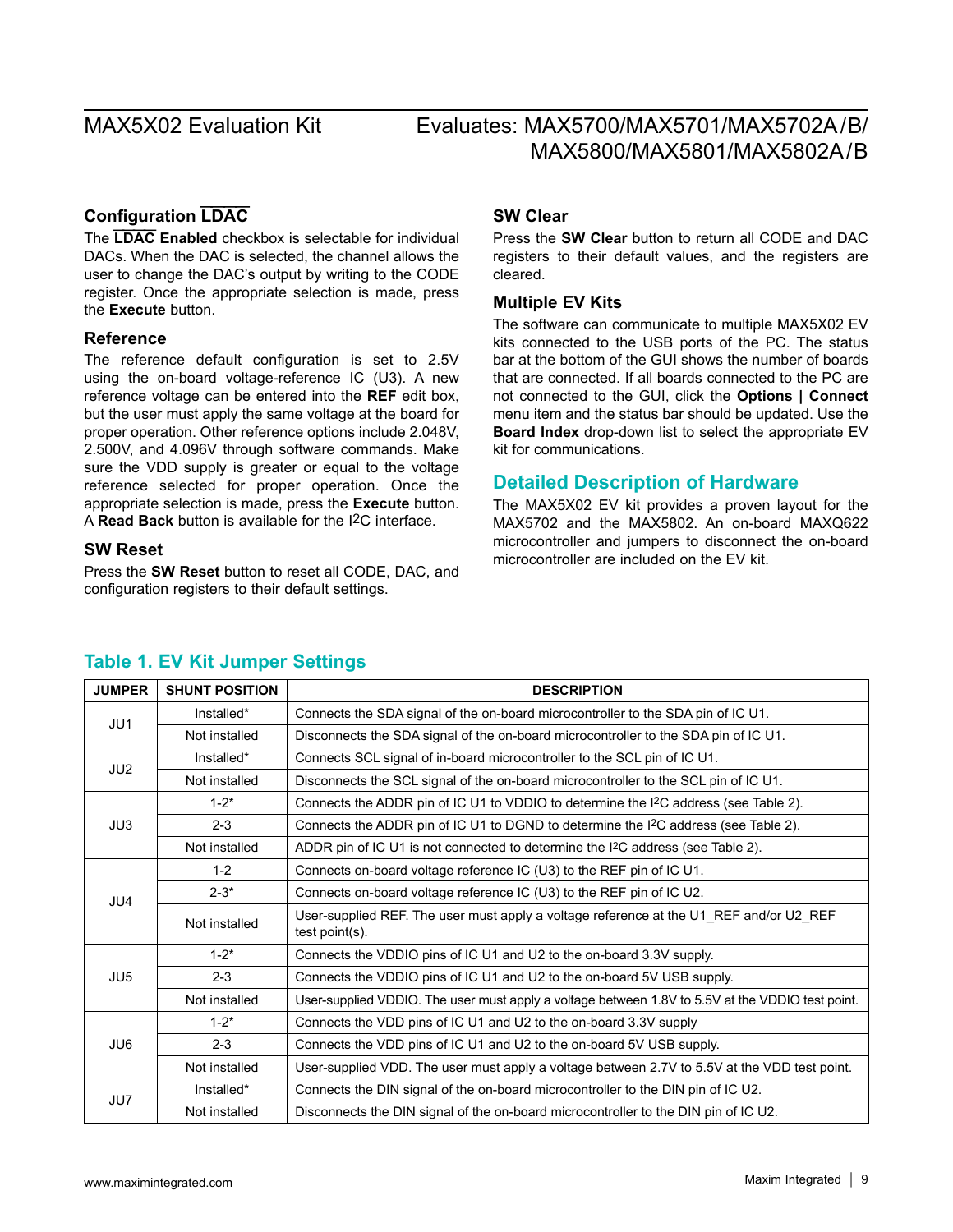## **Table 1. EV Kit Jumper Settings (continued)**

| <b>JUMPER</b> | <b>SHUNT POSITION</b> | <b>DESCRIPTION</b>                                                                    |
|---------------|-----------------------|---------------------------------------------------------------------------------------|
| JU8           | Installed*            | Connects the SCLK signal of the on-board microcontroller to the SCLK pin of IC U2.    |
|               | Not installed         | Disconnects the SCLK signal of the on-board microcontroller to the SCLK pin of IC U2. |
| JU9           | Installed*            | Connects the CSB signal of the on-board microcontroller to the CSB pin of IC U2.      |
|               | Not installed         | Disconnects the CSB signal of the on-board microcontroller to the CSB pin of IC U2.   |
| <b>JU10</b>   | Installed             | Connects the CLR signal of the on-board microcontroller to the CLR pin of IC U1.      |
|               | Not installed*        | Disconnects the CLR signal of the on-board microcontroller to the CLR pin of IC U1.   |
| JU11          | Installed*            | Connects the CLR signal of the on-board microcontroller to the CLR pin of IC U2.      |
|               | Not installed         | Disconnects the CLR signal of the on-board microcontroller to the CLR pin of IC U2.   |

\**Default position.*

### **I2C Address**

The I2C address of the MAX5802 is determined by the shunt setting of jumper JU3. See Table 2 for all possible hexadecimal addresses.

#### **User-Supplied Power Supply**

The EV kit is powered completely from the USB port by default. To power the MAX5702 and MAX5802 with a user-supplied power supply, remove the shunt on jumper JU6 and apply a 2.7V to 5.5V power supply at the VDD test point and the nearest AGND test point on the EV kit.

A user-supplied VDDIO power supply can also be used by removing the shunt on jumper JU5 and applying 1.8V to 5.5V to the VDDIO test point and the nearest AGND test point on the EV kit.

### **User-Supplied Reference**

The user can apply a user-supplied voltage reference by removing the shunt on jumper JU4 and applying 1.24V to VDD at the U1\_REF and/or U2\_REF test points on the EV kit.

### **User-Supplied SPI**

To evaluate the EV kit with a user-supplied SPI bus, remove shunts from jumpers JU7–JU9. Apply the usersupplied SPI signals to the DIN, SCLK, and CSB test points and use the nearest DGND test point for the return ground on the EV kit.

## **Table 2. I2C Address Setting (JU3)**

| <b>SHUNT POSITION</b> | <b>MAX5802 ADDRESS (hex)</b> |             |  |
|-----------------------|------------------------------|-------------|--|
| (ADDR)                | <b>WRITE</b>                 | <b>READ</b> |  |
| $1 - 2^*$             | 0x18                         | 0x19        |  |
| $2 - 3$               | 0x1C                         | 0x1D        |  |
| Not installed         | 0x1E                         | 0x1F        |  |

\**Default position.*

### **User-Supplied I2C**

To evaluate the EV kit with a user-supplied I2C bus, remove shunts from jumpers JU1–JU3. Apply the usersupplied I2C signals to the SCL and SDA test points and use the nearest DGND test point for the return ground on the EV kit. If pullup resistors are on the user-supplied interface, resistors R1 and R2 should be removed. Apply appropriate signal to the ADDR test point to determine the I2C address.

### **User-Supplied CLR**

A user-supplied CLR signal can be used by removing the shunts from jumper JU10 and/or JU11. Apply the usersupplied CLR signal to U1 CLR for the MAX5802 and/or U2 CLR for the MAX5702, and use the nearest DGND test point for the return ground on the EV kit.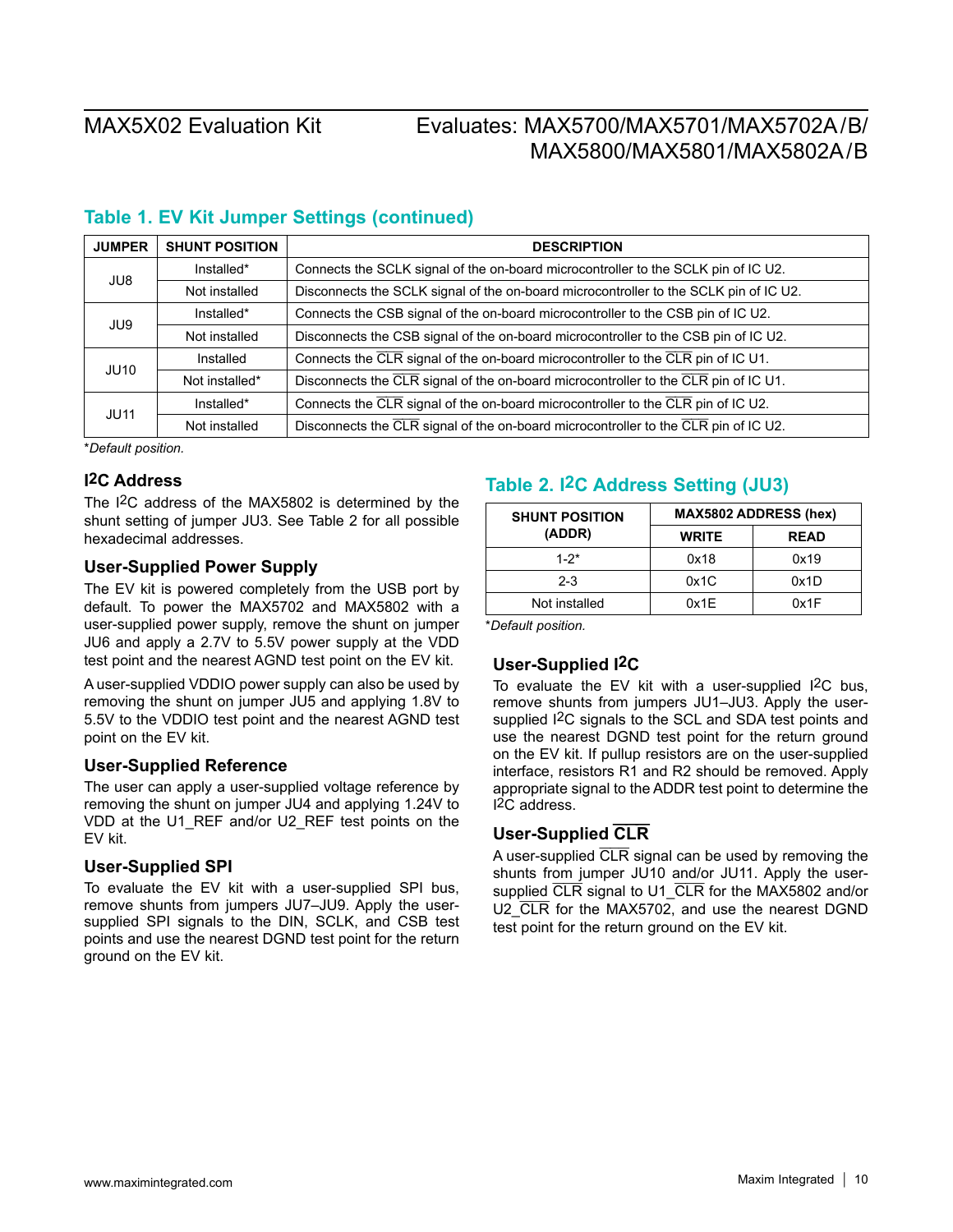

*Figure 5a. MAX5X02 EV Kit Schematic (Sheet 1 of 2)*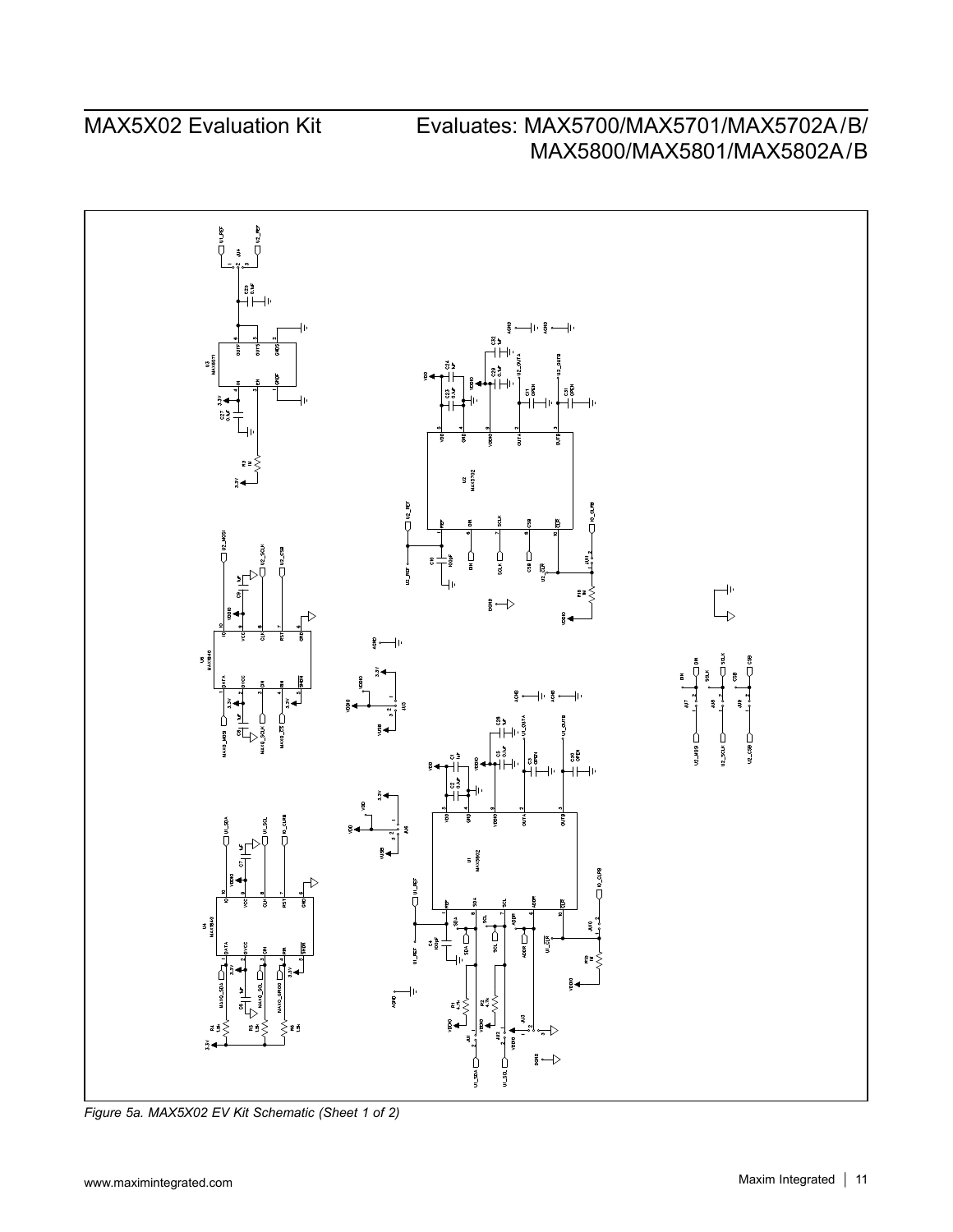

*Figure 5b. MAX5X02 EV Kit Schematic (Sheet 2 of 2)*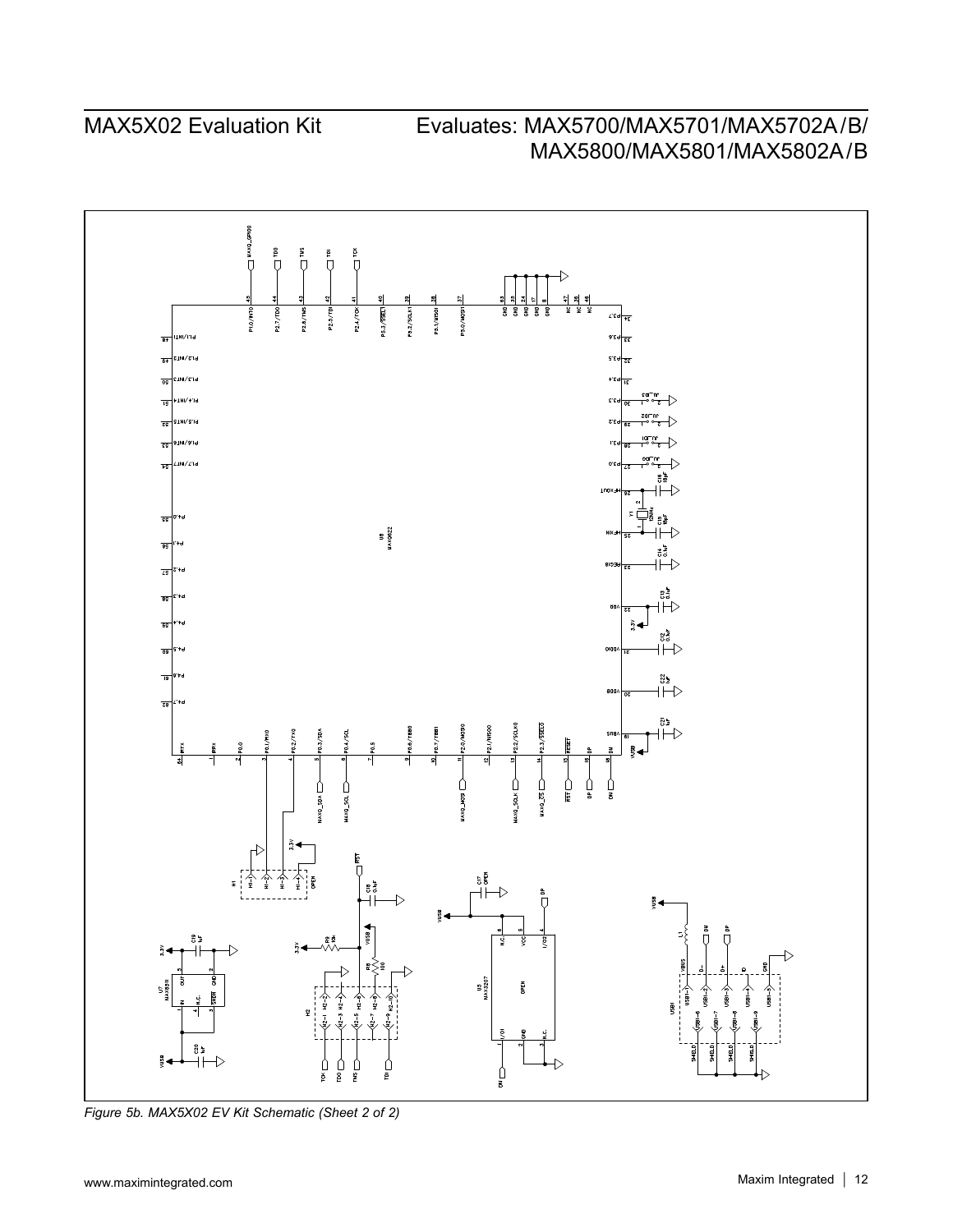

*Figure 6. MAX5X02 EV Kit Component Placement Guide—Component Side*



*Figure 7. MAX5X02 EV Kit PCB Layout—Component Side*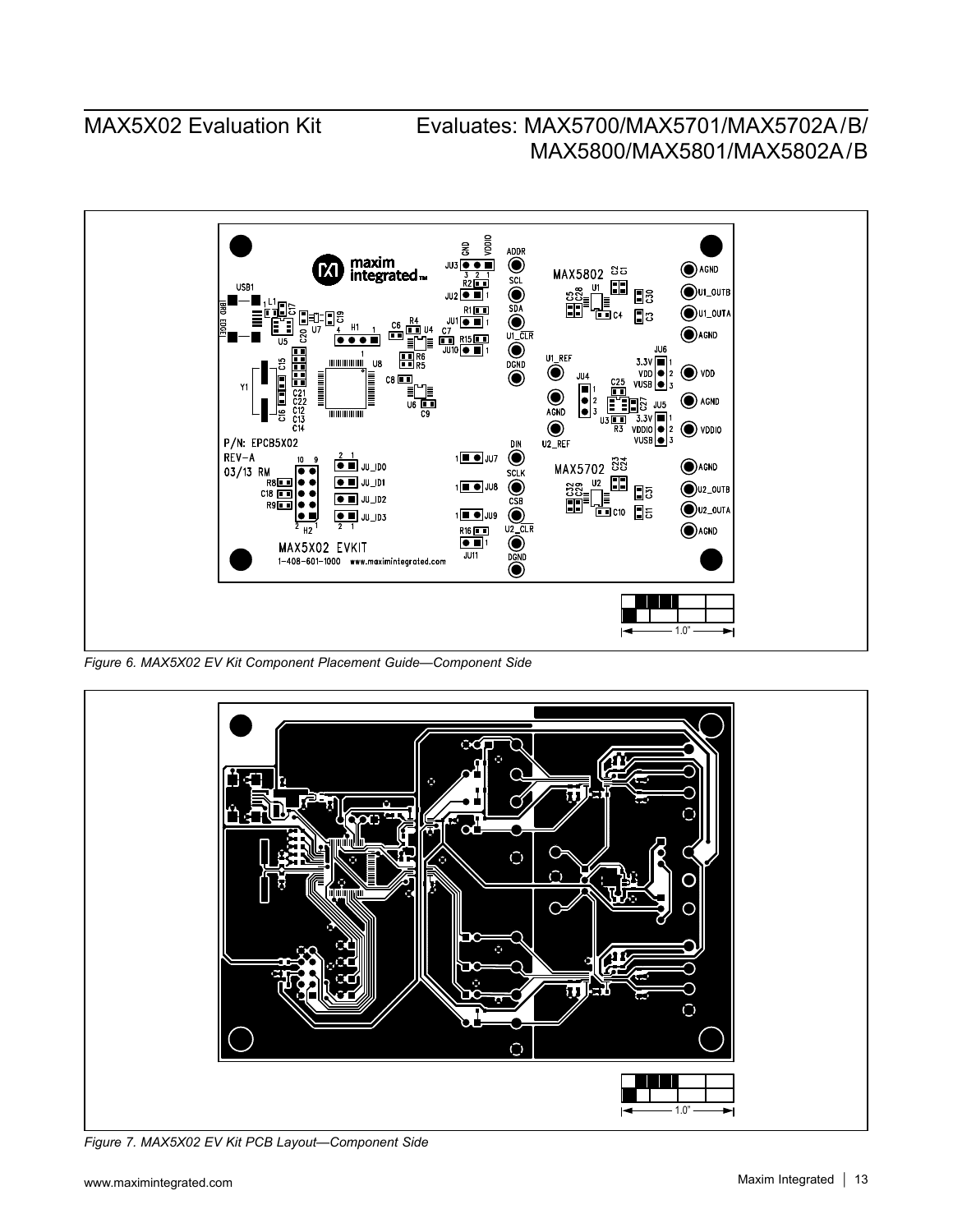

*Figure 8. MAX5X02 EV Kit PCB Layout—Solder Side*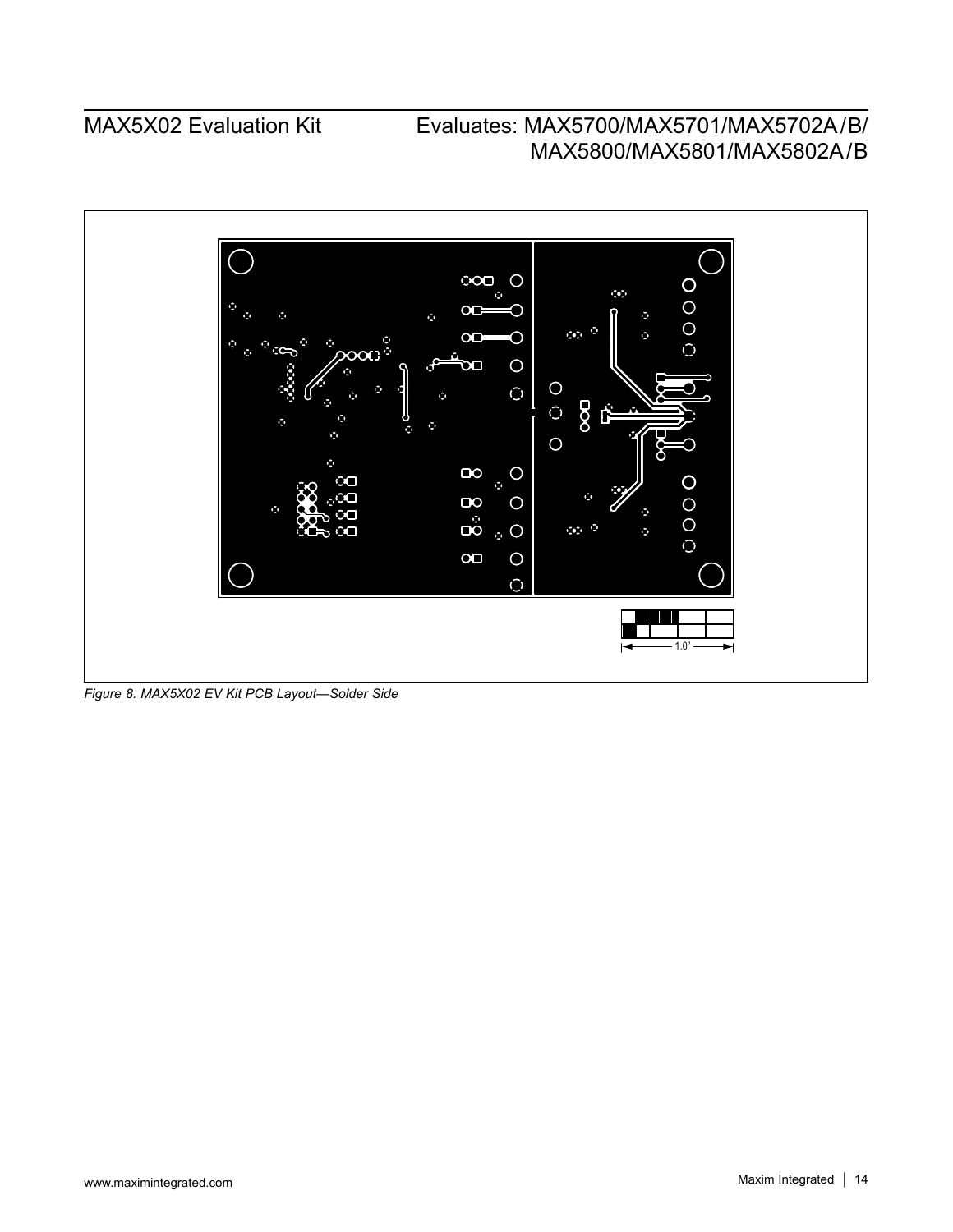## <span id="page-14-0"></span>**Ordering Information**

| PART          | <b>TYPE</b> |  |
|---------------|-------------|--|
| MAX5X02EVKIT# | EV Kit      |  |

#*Denotes RoHS compliant.*